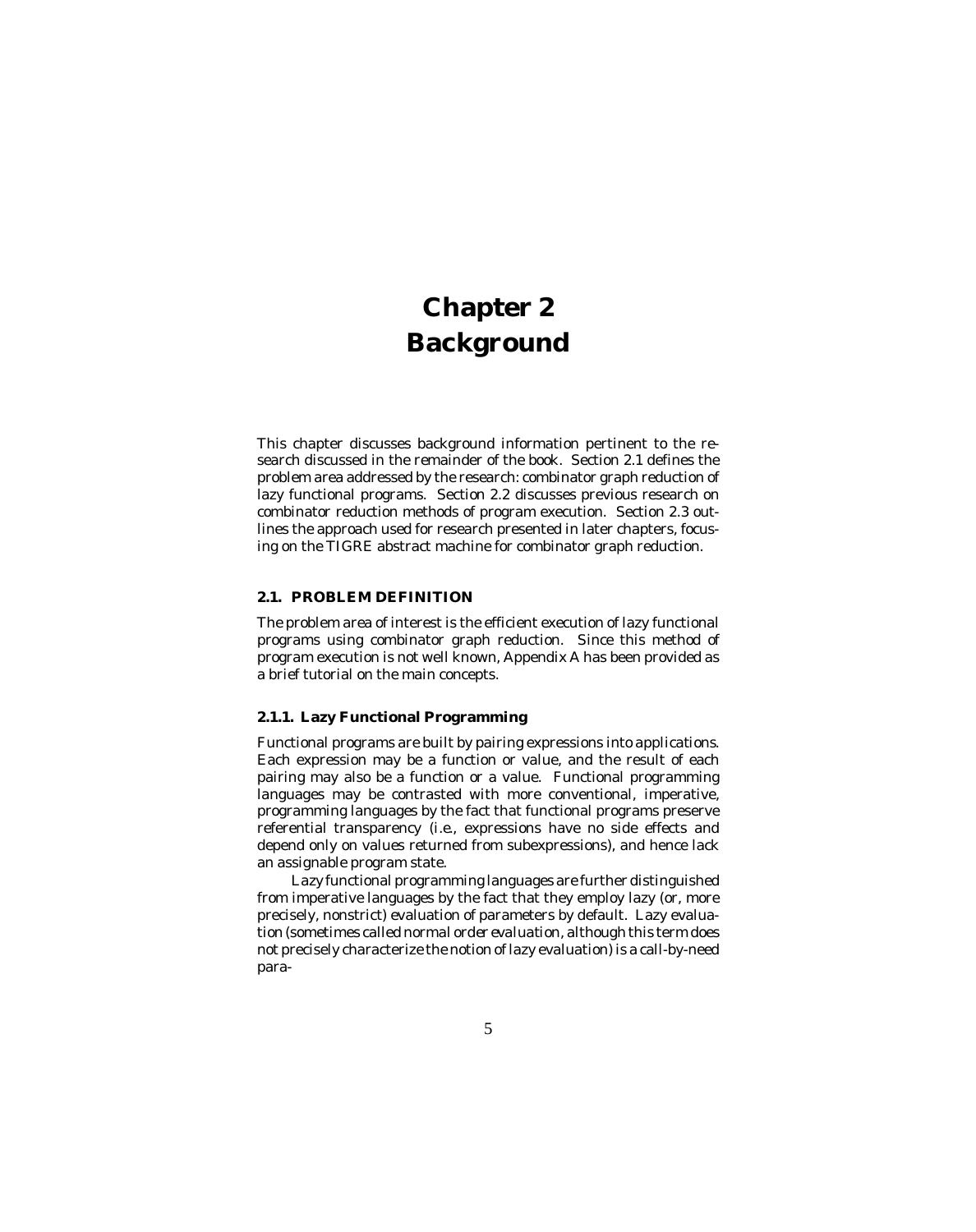meter passing mechanism in which only a *thunk*\* for an argument is passed to a function when that function is called (Henderson & Morris 1976, Friedman & Wise 1976, Vuilleman 1973). Whenever a thunk is evaluated, the result is *memoized* so as to avoid repeated evaluation of the same parameter. Lazy evaluation allows the use of powerful programming techniques such as manipulating functions as so-called first class objects (in other words, using the same manipulation techniques on functions as other data values), infinitely long lists and trees, demand-driven I/O, and implicit coroutining.

A further advantage of lazy functional programming languages is that it is believed they will provide easy-to-use parallelism. This is because the compilation process simply and automatically transforms programs into a format which makes all available parallelism explicit. This is in contrast to the case of imperative languages, where the parallelism can only be partially discovered by a sophisticated compiler, or must be made explicit by the programmer.

A problem with lazy evaluation is that it seems to be costly in practice. Examples of lazy functional programming languages include Miranda (Turner 1985), Lazy ML (Augustsson 1984, Johnsson 1984), SASL (Turner 1976), and Haskell (Hudak et al. 1988).

Recent developments in compilation technology (Hughes 1982, Hudak & Goldberg 1985, Augustsson 1984) and the design of abstract machines (Burn et al. 1988, Fairbairn & Wray 1987, Koopman & Lee 1989) have greatly improved the efficiency of lazy functional programming languages. Whereas they had been two orders of magnitude slower than conventional programming languages, now they are fast enough to rival execution speeds of LISP, Pascal, and C on many programs.

# **2.1.2. Closure Reduction and Graph Reduction**

In *strict* programming languages, such as C or Pascal, all arguments to a function are evaluated before the function is invoked. In languages with lazy evaluation, the arguments are not computed until actually

A thunk is a function that, when called, evaluates an argument. This defers the evaluation of the parameter until the thunk is invoked. Lazy (nonstrict) evaluation, call-by-need, call-by-name, and lexical scoping (late binding) are related terms, which all involve deferring the evaluation of a value until it is actually needed during the course of program execution. A thunk is a commonly used mechanism for implementing these parameter evaluation strategies.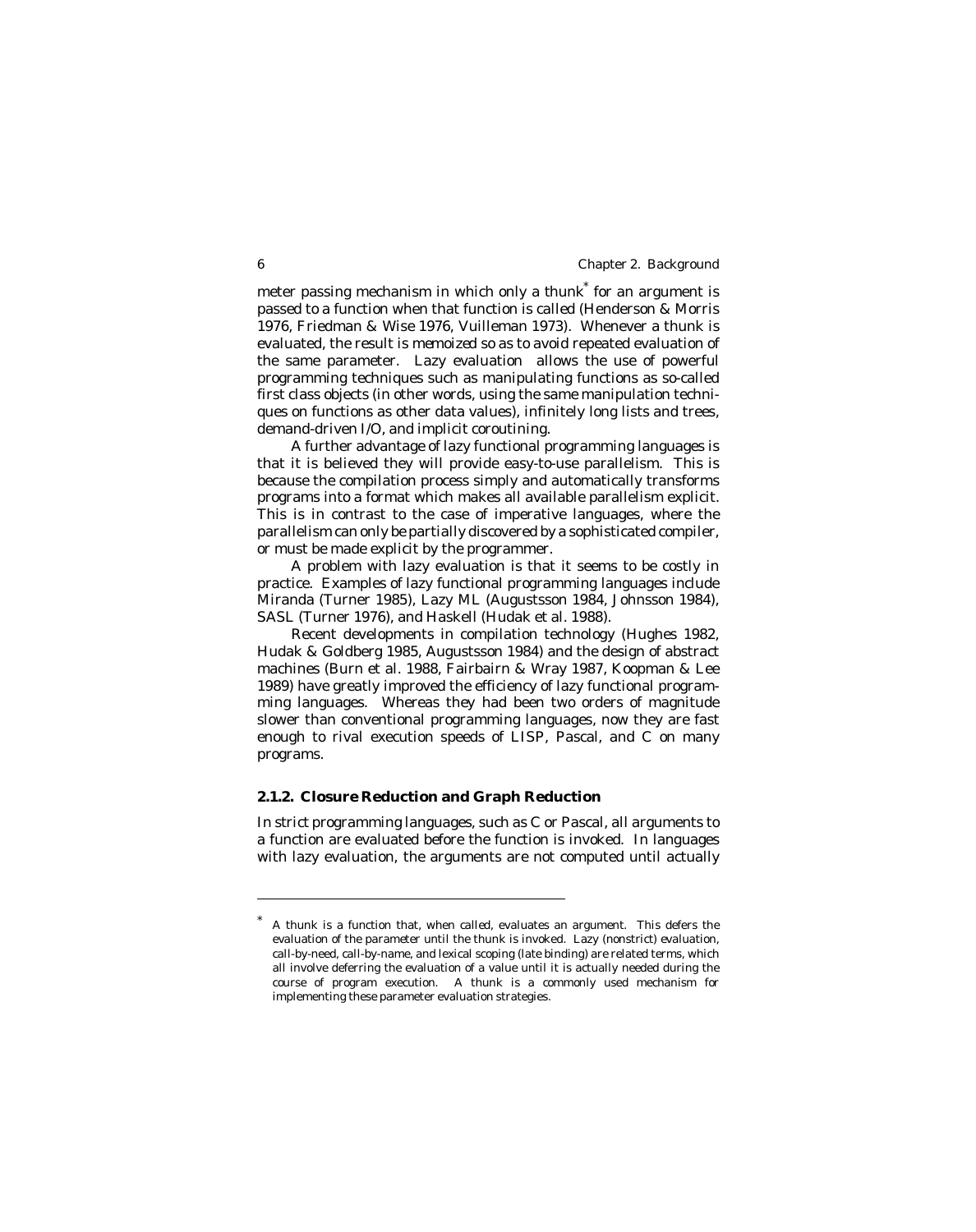#### 2.1. PROBLEM DEFINITION 7

needed by the function. In order to accomplish this, the program must create a thunk that computes the argument value.

Passing just a pointer to the code for a thunk as an argument is not sufficient because, in general, the value of an argument depends on the "current" values of other variables in the program. Thus, a computational *suspension*, must be built for each argument. This suspension saves copies of the values upon which the argument's computation depends, as well as a pointer to the code for the thunk. A pointer to this suspension is then sufficient to specify the value of the argument; the suspension can be restarted to compute an argument value when the result is actually needed. Of course, it is possible for the input values required by a suspension to be the results of other suspensions, so values within suspensions can be represented by either actual quantities or pointers to other suspensions.

One important evaluation strategy is *graph reduction*. Graph reduction involves converting the program to a lambda calculus expression (Barendregt 1981), and then to a graph data structure. One method for implementing the graph data structure is to translate the program to combinators (Curry & Feys 1968). A key feature of this method is that all variables are abstracted from the program. The program is represented as a computation graph, with instances of variables replaced by pointers to subgraphs which compute values. Graphs are evaluated by repeatedly applying graph transformations until the graph is irreducible. The irreducible final graph is the result of the computation. In this scheme, graph reduction, also called *combinator graph reduction*, effects the execution of the program.

The *SK-combinators* \* (Turner 1979a, 1979b) are a small collection of combinators implemented as graph rewriting rules. A major advantage of the SK-combinator scheme is that creation and evaluation of suspensions is inherent in the operation of the graph networks, and so happens automatically. No suspensions are explicitly constructed; they are implicit in the organization of the graph itself. All the usually "tricky" details of managing the manipulation of suspensions are handled automatically.

The mechanics of SK-combinator graph compilation and reduction are extraordinarily simple, raising the possibility of very simple and efficient special-purpose hardware support (Clarke *et al.* 1980). Because of the simplicity of combinator graph reduction and the solid theoretical foundation in the lambda calculus, many early lazy function-

See Appendix A for a tutorial on SK-combinators and the Turner Set of SK-combinators.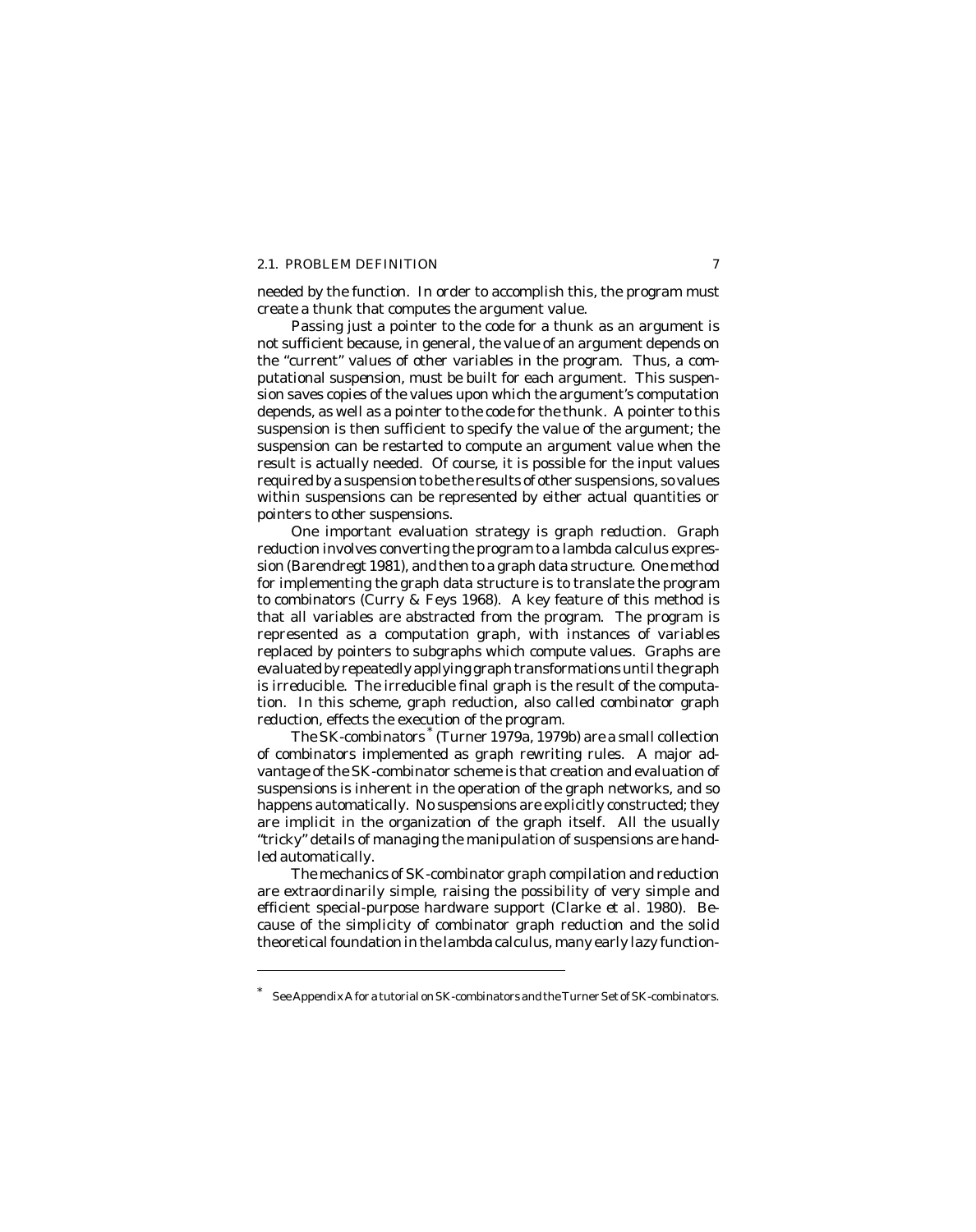al programming language implementations have been based on SKcombinators.

Another means of creating suspensions is to build *closures*. A closure contains the information required to compute the value of an argument. The contents of the closure must include a pointer to code, as well as copies of the values (which may be constants or pointers to other closures) of all the data needed to compute the argument. Passing arguments to a function then involves simply passing a pointer to the closure. This method of normal order evaluation is also known as *closure reduction* (Wray & Fairbairn 1988).

As the implementation technology for lazy functional programming languages has matured, research attention has focused on closure reduction approaches. Closure reduction is more subtle in its operation than graph reduction. However, its proponents claim that it has a reduced bookkeeping load for program execution, and is inherently more efficient since it does not always need to perform actual graph manipulations (Wray & Fairbairn 1988). When combined with sophisticated compiler technology, closure reducers seem to be more efficient than previously implemented graph reducers. Closure reducers also have the advantage that they seem to map more readily than graph reduction implementations onto conventional hardware, especially RISC hardware with register windows, since they use linear data structure records for their suspensions instead of tree data structures.

The trend in research seems to be away from graph reduction and toward closure reduction. However, comparisons of the relative merits of these two methods, especially from a computer architecture point of view, are essentially nonexistent. Comparisons thus far have been based on implementations that do not necessarily represent the best mapping of graph reduction onto conventional hardware.

## **2.1.3. Performance Inefficiencies**

A major problem with lazy functional languages is that they are notoriously slow, often as much as two orders of magnitude slower than "eager" functional languages and imperative languages. Some of this speed problem is inherent in the inefficiencies introduced by building suspensions to lazily evaluate arguments. One obvious inefficiency is that suspension creation requires dynamic memory allocation from a heap data structure. When a suspension is no longer needed, it becomes an unreferenced data structure known as garbage. Recovering the storage (a process known as *garbage collection*) can be a computationally expensive operation. Other parts of the speed problem are simply due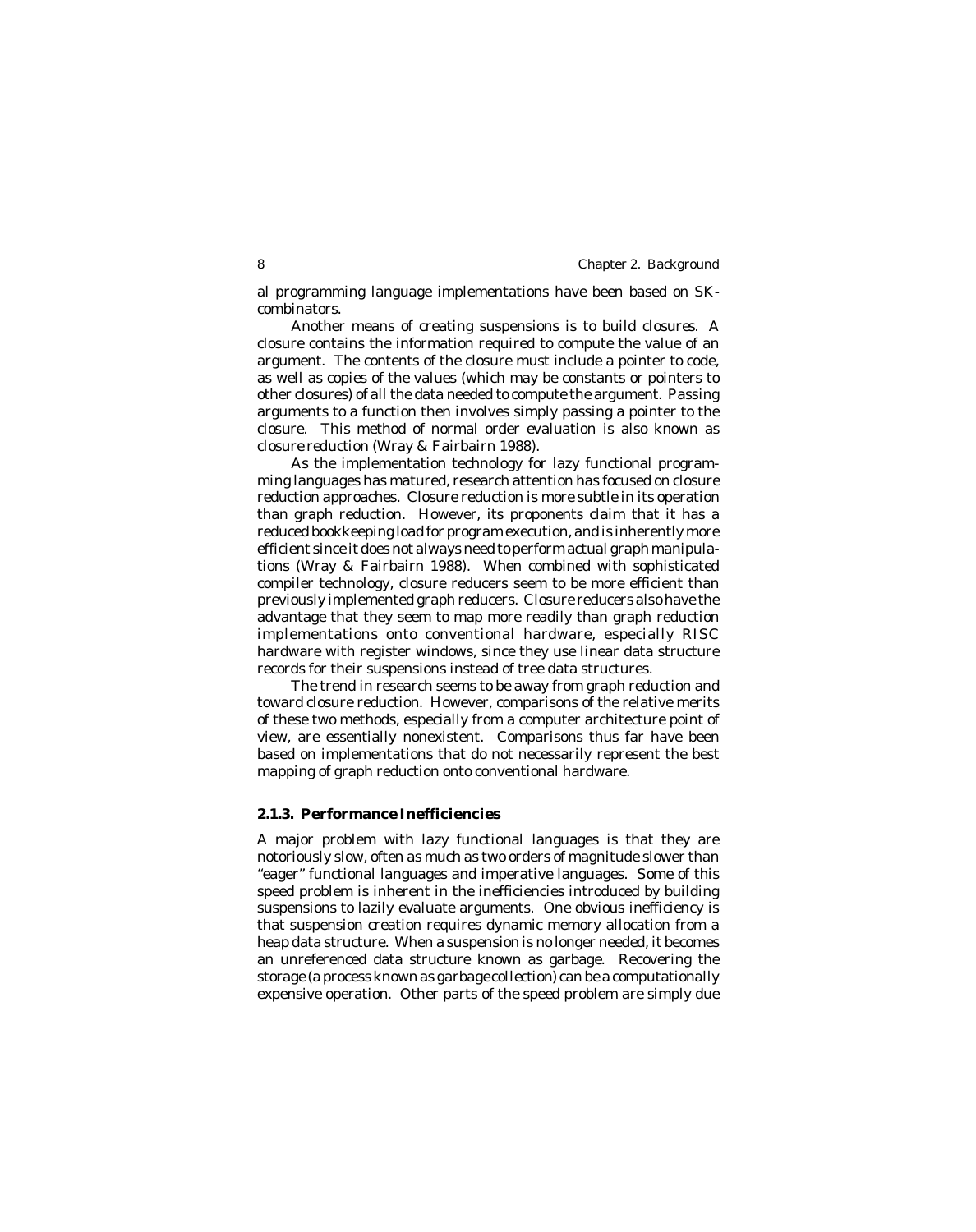#### 2.2. PREVIOUS RESEARCH 9

to inefficient implementation techniques. With this much of a performance degradation, it is difficult to write meaningful programs to exercise and evaluate the capabilities of this class of languages.

A large part of the development efforts by other researchers are focused on increasing execution speed. Software techniques such as supercombinators (Hughes 1982) and strictness analysis (Hudak & Goldberg 1985) have resulted in substantial speedups. Also, several custom hardware designs have been built and shown impressive results. These efforts have made good progress toward closing the performance gap between lazy functional programs and imperative programs. But, further speedups will be required before programming environments based on functional languages will be considered viable.

## **2.2. PREVIOUS RESEARCH**

There have been many implementations of graph reducers on both conventional and special-purpose hardware. They vary in both their software approaches and the hardware used. Software approaches include simple SK-combinator reduction, Turner Set combinator reduction, supercombinator reduction, and closure reduction. Hardware approaches include stock uniprocessor hardware, special-purpose graph reduction hardware, and stock parallel processing hardware (both SIMD and MIMD). The work reviewed here represents many implementations for important combinations of the known hardware and software techniques.

## **2.2.1. Miranda**

The Miranda (Turner 1985) system is a straightforward commercial implementation of a lazy functional programming language that uses combinator graph reduction. Miranda has a reputation in the research community of being somewhat slow and unsophisticated, but we surmise that there is no more than a factor of two speed increase possible without a major redesign effort<sup>\*</sup>. Miranda apparently does not make use of supercombinator compilation or strictness analysis techniques. For these reasons, Miranda makes a good baseline for comparisons among graph reducers, since it forms a widely available lower bound on expected performance.

The author understands that such a redesign effort is, in fact, in progress as this is being written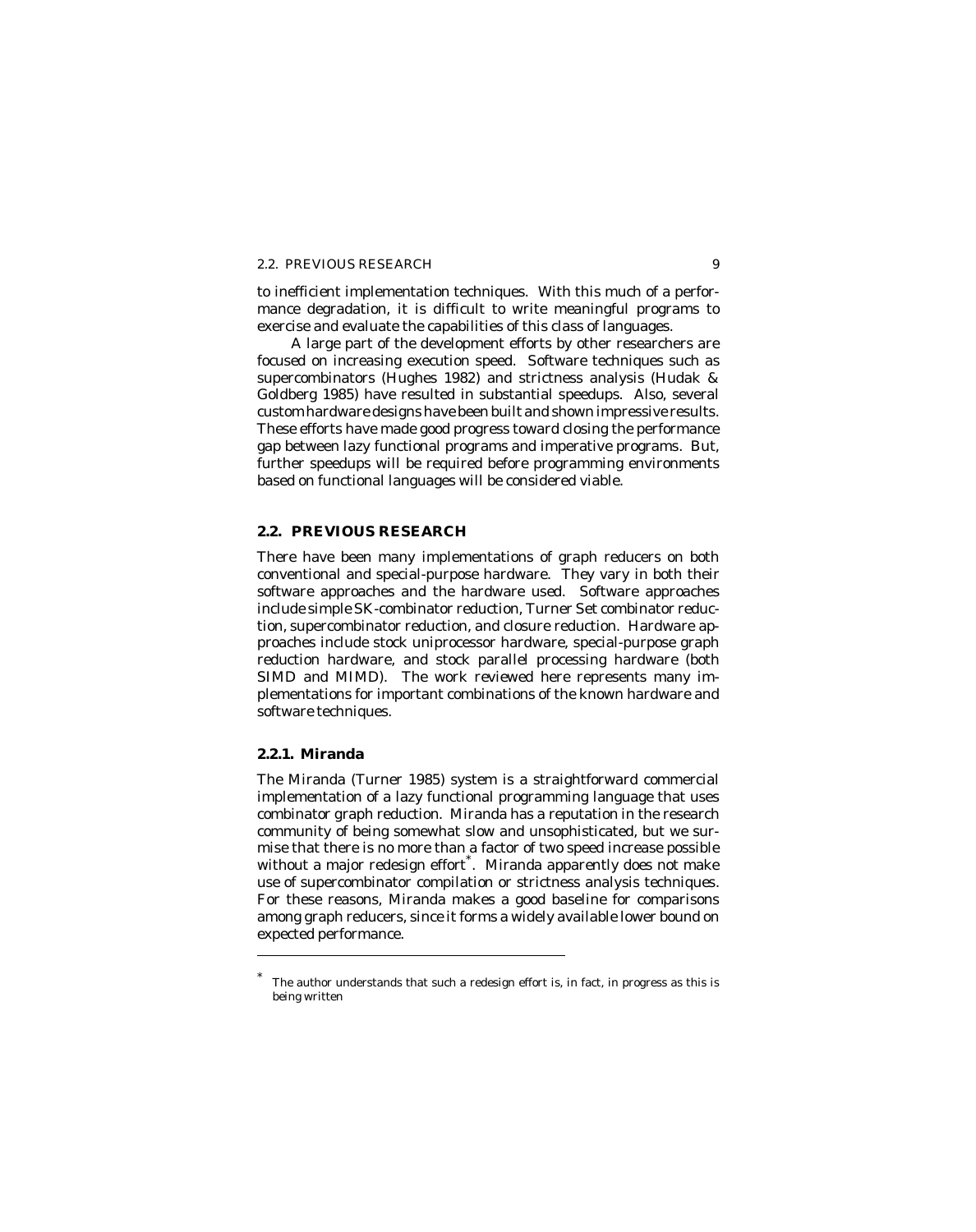## **2.2.2. Hyperlazy Evaluation**

One approach to increasing the speed of graph reduction is to concentrate on only the three basic combinators **S**, **K**, and **I** in hopes of better understanding the underlying principles of operation. Hyperlazy evaluation (Norman 1988) uses this idea to implement combinator graph reduction that is lazy at two levels. It provides for lazy function evaluation, and it provides for lazy updating of the graph in memory by using registers to pass small portions of the tree between combinators.

The hyperlazy evaluation scheme attempts to deal with common sequences of graph manipulation operations not by creating more complicated combinators, but rather by implementing a finite state machine that remembers the sequence of the last few combinators executed. This finite state machine enforces a discipline of maintaining outputs of a combinator sequence in designated registers for use by the next combinator in the state sequence. Implementing the finite state machine involves performing a case analysis at the end of each combinator to jump to the next state based on the next combinator executed from the graph. Problems with this finite state machine approach include a combinatorial explosion in the number of states (and therefore the number of code fragments to handle these states) as the length of the "memory" of the system is increased or as the number of combinators that is recognized by the system is increased. In the actual system, the **C** combinator was used in addition to **S**, **K**, and **I** since it resulted in significant efficiency improvements.

## **2.2.3. The G-Machine**

The G-Machine (Augustsson 1984, Johnsson 1984, Peyton Jones 1987) is a graph reducer that uses supercombinators to increase execution speed. The idea is that in most combinator reduction schemes traversing the graph tree, performing case analysis on node *tags* (values which identify the data type of each node), and performing case analysis to decide which combinator to execute are all quite expensive. Therefore, using supercombinators speeds up the system, since supercombinators reduce the number of nodes traversed and the number of combinators executed. The G-Machine is representative of the most sophisticated graph reducers developed.

A novel idea introduced by the G-Machine is the concept of using macro instructions to synthesize sequences of machine instructions for executing combinators. Each supercombinator is built using a sequence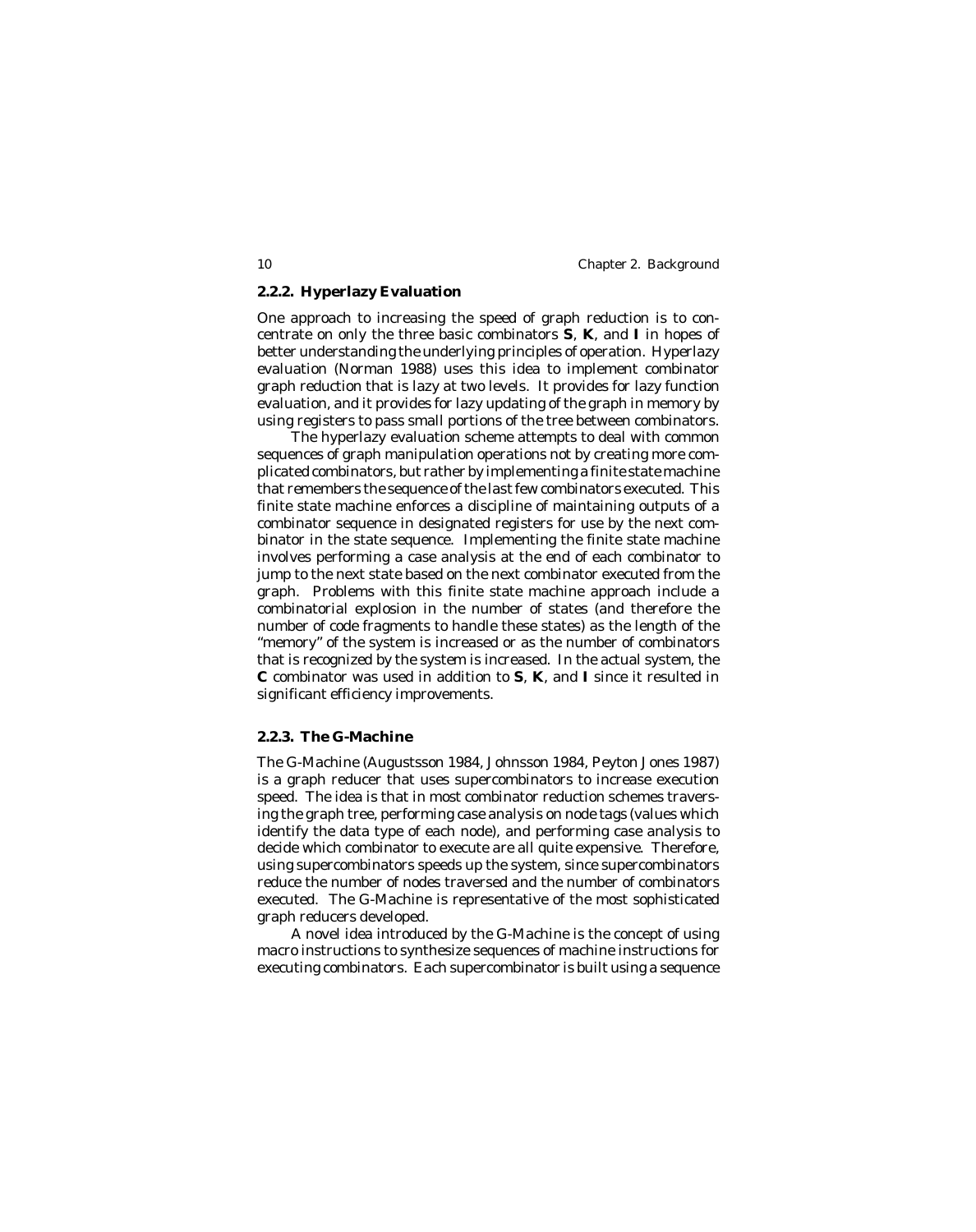#### 2.2. PREVIOUS RESEARCH 11

of G-code instructions, which are then expanded by a macro assembler into the assembly language of the target system.

The way the G-machine implements the case analysis for tag values of nodes in the graph is a good example of its sophistication. Each node has not only a pair of 32-bit data fields, but also a 32-bit tag field. This 32-bit tag field is actually the value of a base pointer to a jump table that then contains pointers to different code for each mode of the G-Machine. The case analysis performed when touching any node is a double-indirect fetch with an offset computation. The expense of deciphering a tag is significantly reduced compared to previously used strategies, but still quite expensive because of additional overhead instructions required in addition to the case analysis. A newer version of the G-machine has been developed that is tagless (Peyton Jones & Salkild 1989), but this machine is a closure reducer, more of the nature of TIM, described in the next section.

#### **2.2.4. TIM**

The Three Instruction Machine (TIM) (Fairbairn & Wray 1987, Wray & Fairbairn 1988) is an evolution beyond the G-Machine graph reducer into the realm of closure reducers. An important realization is that graph reducers must produce suspensions to accomplish lazy evaluation. Pointers to these suspensions are stored in the ancestor nodes to a combinator in the tree. As the *left spine* (the leftmost path down the program graph, which is the path taken by normal order reduction) is traversed, the stack contains pointers to the ancestor nodes, forming a list of pointers to the suspension elements. TIM goes a step further, and copies the top stack elements to a memory location so that they form a closure. This closure is simply a tuple of elements forming a vector of data in the memory heap.

The driving force behind TIM is to make closures inexpensive to create and manipulate. But, since the cost of traversing the spine is not free, and since the cost of manipulating graphs is not free, TIM also uses supercombinators to reduce the number of closures that must be created and manipulated. Costs are greatly reduced by executing code that pushes pointers directly onto a stack instead of traversing a graph that incurs overhead for each node to accomplish this same building of a pointer list on the stack. An important cost of TIM is that memory bandwidth is expended to copy the top stack elements into a closure created from heap memory. This is roughly equivalent in cost to a context switch (where a set of registers are copied out to memory when switching tasks) for each invocation of a combinator. Furthermore, the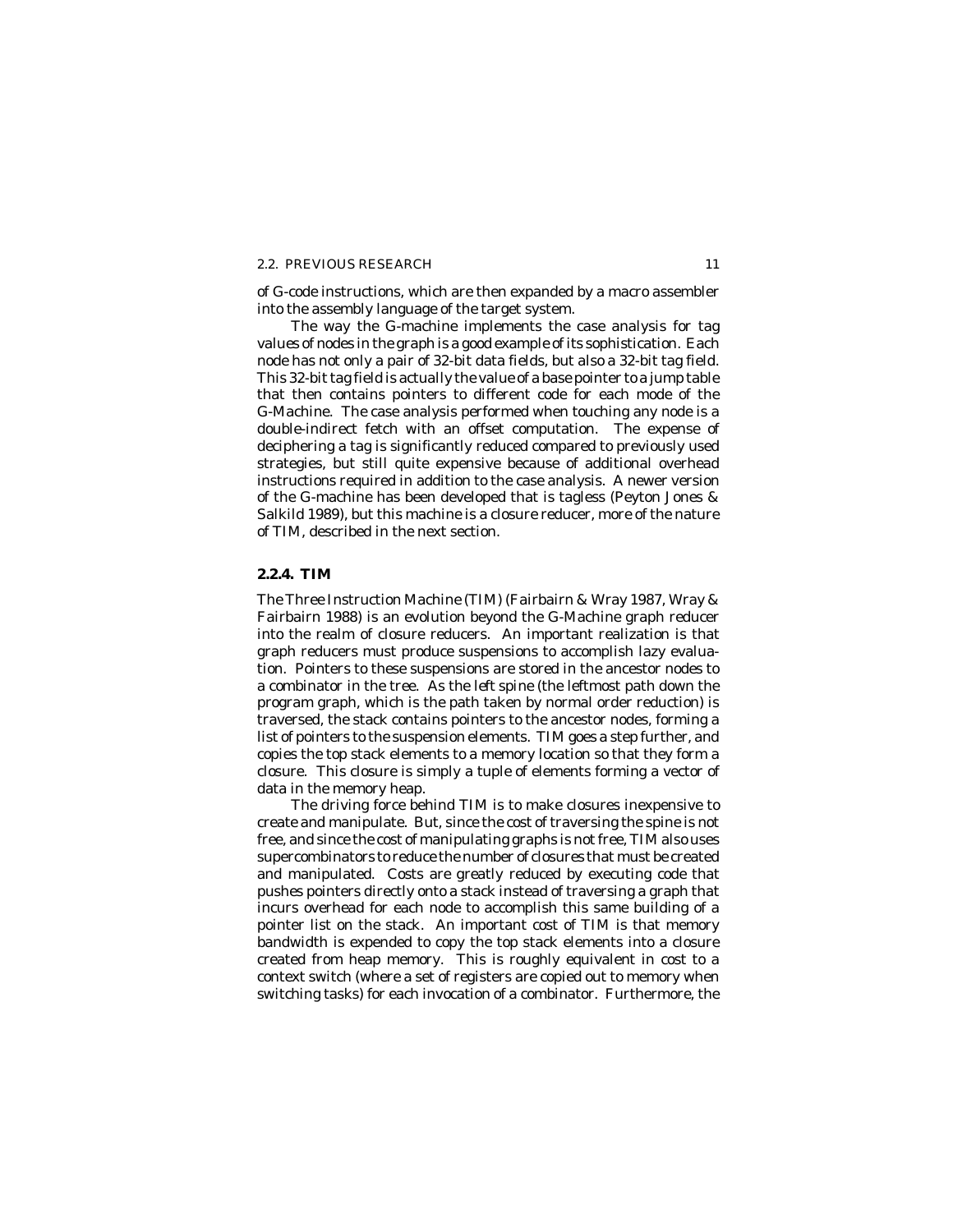closures are of various sizes, complicating the garbage collection process.

The closure building on top of a stack is roughly analogous to a machine using a set of register windows. This is not an accident. TIM is the result of an evolution of software techniques that have transformed the representation of the combinator graph reduction problem from one of interpreting a combinator graph to one of executing sequences of inline code using register windows to contain groups of arguments. In other words, TIM shows how the graph reduction problem can be made to fit conventional hardware and software techniques. Since TIM is optimized for the use of conventional software and hardware techniques, it is unlikely that TIM performance can be significantly improved by the use of any special-purpose hardware, beyond that available in a well-designed general-purpose Reduced Instruction Set Computer (RISC).

#### **2.2.5. NORMA**

The Normal Order Reduction MAchine (NORMA) (Scheevel 1986) at one time was widely acknowledged to be the highest performance combinator graph reducer hardware built. It is special-purpose graph reduction hardware optimized for the fastest possible operation. Among NORMA's features are a 370-bit wide microinstruction, five cooperating processors, a 64-bit wide memory bus, and extensive use of semicustom chips to optimize performance. NORMA uses a highly structured node representation that includes five tag fields in addition to two data fields. NORMA also uses some of its processors to perform garbage collection operations and heap allocation in parallel with node processing and arithmetic operations. NORMA uses the Turner Set of combinators to accomplish graph reduction.

#### **2.2.6. The Combinatorgraph Reducer**

The concept of self-reducing combinator graphs for implementing graph reduction was first reported by Augusteijn and van der Hoeven (Augusteijn & van der Hoeven 1984, van der Hoeven 1985). Their approach was to add jsb instructions to the nodes of a combinator graph, then directly execute the graph as instructions instead of data.

This use of self-reducing graphs is identical to the threaded interpretive tree traversal mechanism described in this book (although they were independent discoveries). Complete details of the Combinatorgraph Reducer are not available, but it appears that there are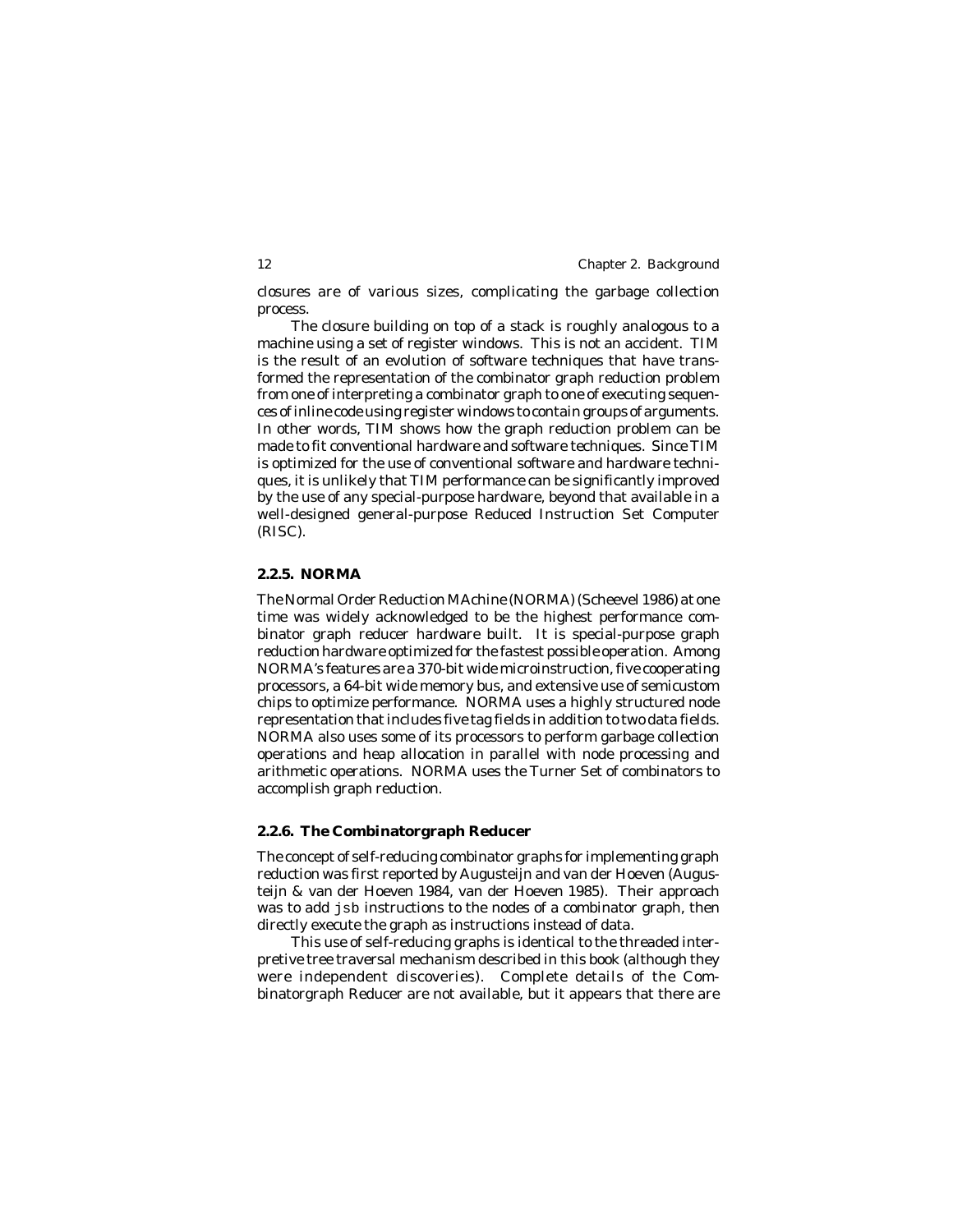2.2. PREVIOUS RESEARCH 13

differences in the operation of some of the combinators and the runtime environment between that implementation and the TIGRE reducer presented here.

## **2.2.7. Analysis and Summary**

There are now two basic strategies for the lazy functional programs: combinator graph reduction and closure reduction. Figure 2-1 shows



Figure 2-1. Evolution of lazy functional program implementation tech-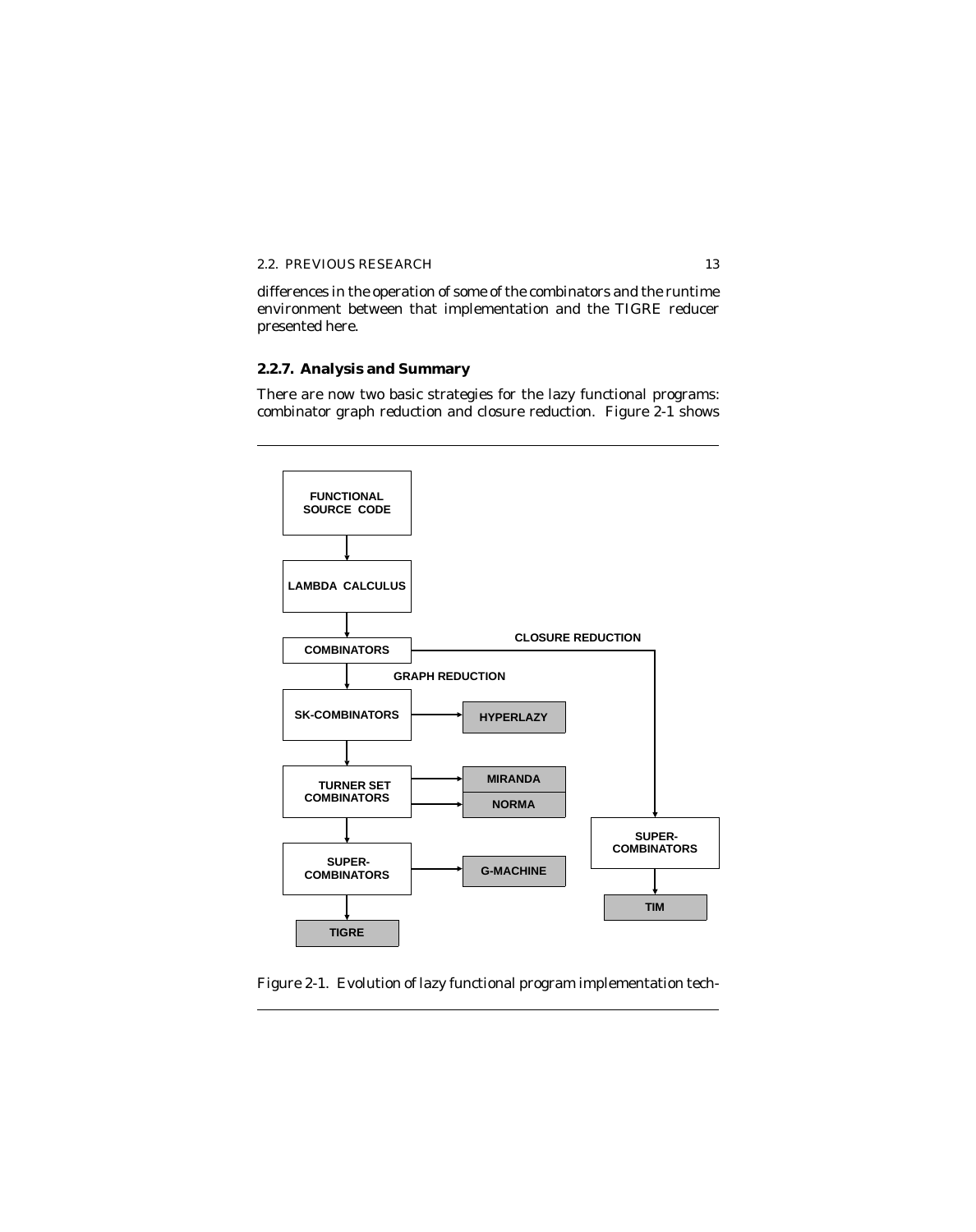the paths of development from functional program source code through the lambda calculus and combinators. To improve performance beyond the G-Machine, one can either shift to closure reduction (along the lines of TIM), or try to minimize the costs involved with graph reduction. The technique proposed in the next chapter (based on an abstract machine called TIGRE) retains the combinator graph reduction approach, but uses an unconventional software technique to reduce the cost of the spine traversal, and from there significantly reduces the cost of executing combinators as well.

It is important to note that this review of previous work is by no means exhaustive. Many researchers have been working on the problem of generating more efficient means of evaluating lazy functional languages. There have been several special-purpose hardware projects as well as software projects. Furthermore, this activity is not likely to diminish soon.

## **2.3. APPROACH OF THIS RESEARCH**

This book reports the results of a study of an abstract machine for graph reduction called the Threaded Interpretive Graph Reduction Engine (TIGRE). The goal of TIGRE is to achieve significant speedups over other existing evaluation techniques for lazy functional programming. A constraint on achieving this goal is to do so while remaining in a pure graph-reduction paradigm, in order to preserve the simplest and most obvious program structure for exploitation using parallel processors in future endeavors.

TIGRE achieves its speedups by adopting a simplified model of combinator graph reduction based on viewing the graph as an executable program structure instead of an interpretable data structure. This shift of viewpoint causes the program graph to be viewed as a self-modifying threaded interpretive program. The TIGRE technique achieves significant speedups over previous combinator graph reduction and closure reduction methods on identical standard hardware. Furthermore, TIGRE on a stock workstation platform is substantially faster than existing special-purpose graph reduction hardware.

Since TIGRE uses some unconventional software techniques, it exhibits unusual behavior on conventional architectures. In order to understand observed performance variations, TIGRE behavior was instrumented and simulated. This has led to better understanding of required hardware support for combinator graph reduction.